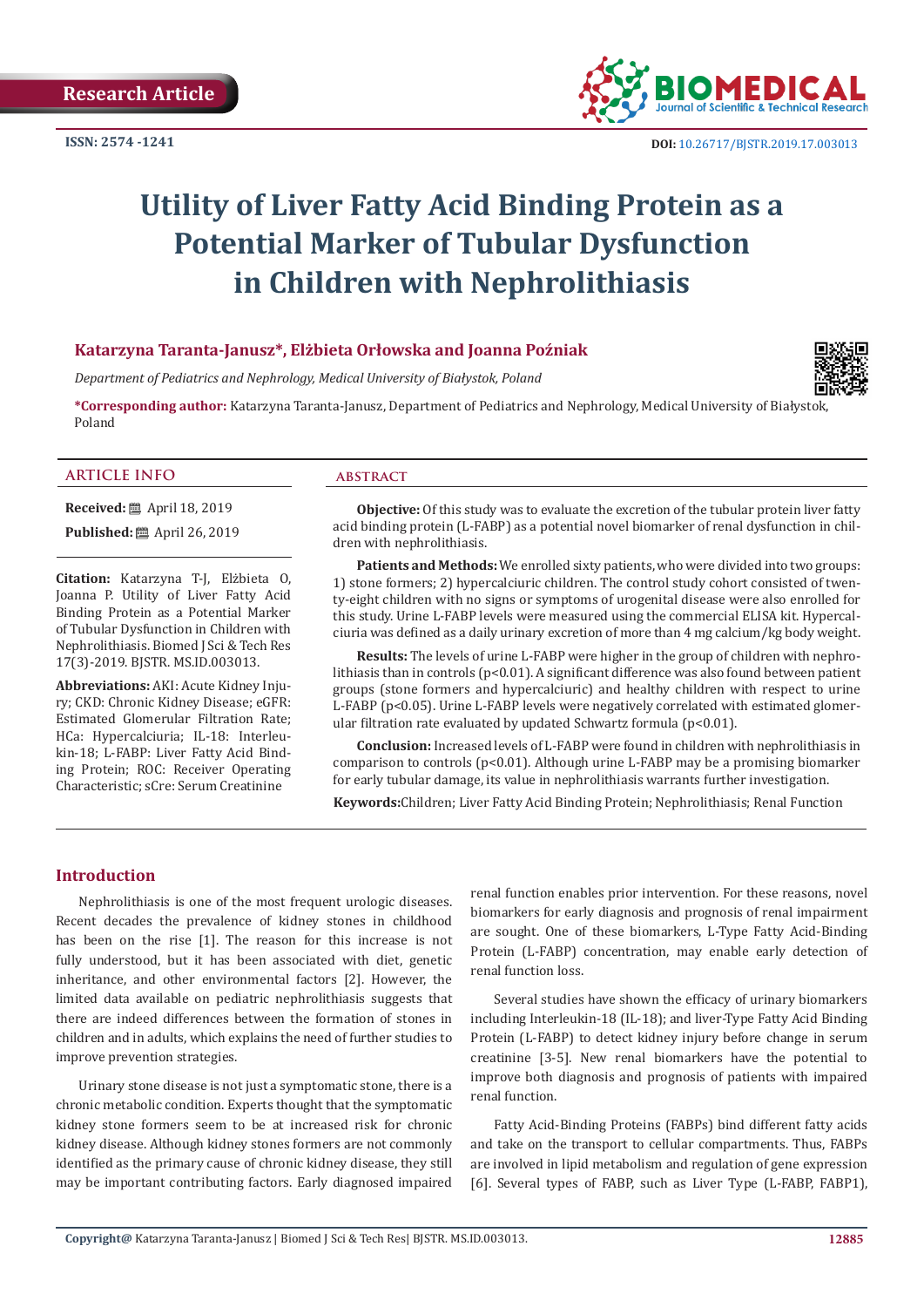Heart Type (H-FABP,FABP3), and Brain Type (B-FABP, FABP7), have been identified and their functions are tissue-specific [7]. Modified FABP expression patterns were described for prostate, bladder and for renal cell carcinoma, suggesting that FABPs could be used as tumour markers [8]. Until now, we have not had enough information on the role of L-FABP as a marker of the kidney damage in pediatric patients with nephrolithiasis. This study therefore analyzed the urine concentration of L-FABP and whether its excretion adds information to the well-established renal function parameters in pediatric nephrolithiasis.

# **Patients and Methods**

For the aim of this study we considered sixty pediatric patients with nephrolithiasis who were diagnosed between January 2015 to December 2018 in the Department of Paediatrics and Nephrology, Medical University of Bialystok, Poland. The study was approved by the Ethics Committee of the Medical University of Bialystok, Poland. Children were categorized into two study groups. The first group included 37 children (21 boys, 16 girls) with renal stones, aged median 16.1 years (3.83 - 17.9yrs). The criterion adopted for inclusion in the study group 1 was the presence of renal stones on ultrasonographic scan used as the primary procedure. The study group 2 consisted of 23 cases (18 boys, 5 girls; median: 11.8yrs) with hypercalciuria. The control group contained 28 patients (13 boys, 15 girls; median age 12.24yrs) who were healthy without any signs or symptoms of urogenital disease.

Interpreted clinical features were age, gender, and renal function (serum creatinine, glomerular filtration rate estimated by the Schwartz formula - eGFR). All patients underwent a thorough history and physical examination, and laboratory evaluation: twenty-four urine sample was analysed for levels of calcium.

Hypercalciuria was defined as a daily urinary excretion of more than 4 mg calcium/kg body weight. After at least 12 hours fasting venous blood was analysed for creatinine; morning spot urine was collected for urine analysis. Exclusion criteria: associated anomalies including vesicoureteral reflux, previous operation in the urinary system and other deformations of the external genital organs, deformations in the lower part of the ureter, bladder and urethra.

The urine was collected between 7 and 8 am from morning sample. Urine measurements of L-FABP were performed in freshly voided midstream samples frozen at the temperature −80°C. Patients with urinary tract infection were excluded from the examination. L-FABP was measured in the urine using ELISA commercially available kit (BioVendor Inc.,Brno, Czech Republic), according to manufacturer instructions. Urine L-FABP levels were expressed in ng/mL. All data were analyzed using SPSS Statistics 12.0 (StatSoft, Tulsa, OK, USA). A Receiver Operating Characteristic (ROC) curve was used to determine the cut-off values of estimated markers that gave the best sensitivity and specificity.

#### **Results**

Demographic data were established and found to be similar between the two groups. Table 1 shows the characteristics and laboratory outcomes of all 88 patients from the study and the control groups. Age, body weight, height, serum creatinine, and eGFR did not significantly differ among the groups. At the time of diagnosis, obstructive nephropathy was present in a total of 18.3% of study patients. Levels of urine L-FABP were significantly increased when compared to the control group (p=0.0062; Table 1). Our analysis revealed no significant differences in urine β2-microglobulin levels between the studied and control subjects (p>0.05).

|                                       | Study group $n = 60$  | Control group $n = 28$ | p value |
|---------------------------------------|-----------------------|------------------------|---------|
| Age                                   | 14.05 (9.02-16.68)    | 12.24 (9.92-15.74)     | 0.705   |
| Body weight (kg)                      | 49.5 (27.25-59.0)     | 45.05 (28.4-57.2)      | 0.672   |
| Height (cm)                           | 160.5 (32.5-169.5)    | 153.7 (135.5-165.0)    | 0.602   |
| sCre (mg/dL)                          | $0.59(0.34-0.75)$     | $0.54(0.44-0.75)$      | 0.687   |
| eGFR $(mL/min/1.73m2)$                | 135.33(112.44-165.73) | 120.52 (100.96-143.92) | 0.081   |
| Urine $\beta$ 2-microglobulin (µg/mL) | $0.08(0.05-0.12)$     | $0.008(0.007 - 0.022)$ | 0.563   |
| Urine L-FABP $(ng/mL)$                | 12.12 (0.02-23.17)    | $6.31(0-12.2)$         | 0.0062  |
| Urine L-FABP/Cr (ng/mg Cr)            | $0.01(0.005-0.15)$    | $0.008(0.007 - 0.02)$  | 0.02    |

**Table 1:** Anthropometric and clinical characteristics of the patients and reference group.

**Note:** Data are presented as the median with the interquartile range [IQR; Q1 (lower quartile) and Q3 (upper quartile)] in parenthesis, unless otherwise indicated eGFR, estimated glomerular filtration rate; sCre serum creatinine.

Urine L-FABP levels in stone formers were significantly greater than in hypercalciuric and control groups (p<0.05). Patients with hypercalciuria also presented with increase in L-FABP urine excretion in comparison to healthy participants (p<0.05) (Figure 1). Further tests were carried out to identify correlations of estimated marker with parameters of renal function. There was no association of estimated marker with serum creatinine or β2 microglobulin. Urine L-FABP displayed only significant negative

correlation with eGFR ( $r = -0.36$ ;  $p=0.005$ ) (Figure 2). ROC analyses were performed in order to define the diagnostic efficiency of renal function parameters (urine L-FABP, sCre, eGFR) in identifying children with obstructive nephropathy among all examined children with nephrolithiasis. In this analysis area under the curve (AUC) for urine L-FABP was 0.642, for sCre 0.463 and for eGFR 0.525 (Table 2).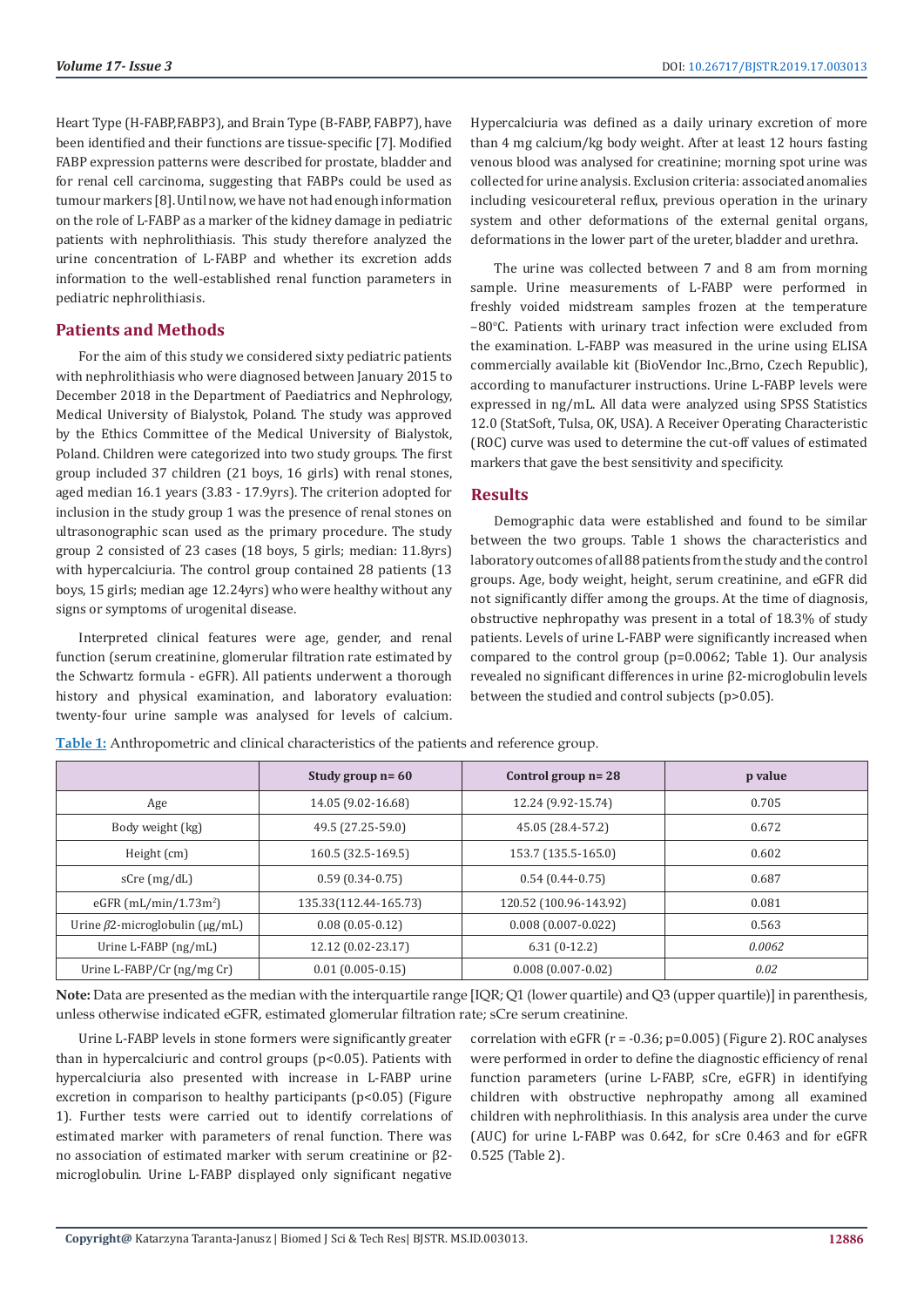**Table 2:** Receiver Operating Characteristic (ROC) analyses for urine L-FABP, Serum Creatinine (sCre) and eGFR levels in children with obstructive nephropathy among all examined children.

|                           | <b>AUC</b> | <b>SE</b> | $-95%$ | $+95%$ |
|---------------------------|------------|-----------|--------|--------|
| Urine $L$ -FABP $(ng/mL)$ | 0.642      | 0.094     | 0.457  | 0.828  |
| $sCre$ (mg/dL)            | 0.463      | 0.088     | 0.291  | 0.635  |
| $eGFR$ (mL/min/1.73m2)    | 0.463      | 0.088     | 0.291  | 0.635  |

Note: AUC- Area Under Curve; SE- Standard Error



**Figure 1:** Comparison of urine L-FABP levels in patients with Hypercalciuria (HCa), stone formers and healthy participants.



#### **Discussion**

The present study was designed to explore urine L-FABP levels and their relation to the kidney function in children with nephrolithiasis in comparison to healthy children. Firstly, urine L-FABP concentration has been found to be significantly higher in nephrolithiasis patients when compared to the healthy participants. In addition, urine L-FABP excretion was significantly higher in patients when divided into groups with stones and hypercalciuria in connection to their healthy counterparts. Moreover, our results

showed that urine L-FABP values in study group correlated negatively to the parameter of kidney function, such as eGFR.

These results are different from findings by Dede and colleagues [9], who evaluated the damage effects of retrograde intra-renal surgery on kidney tissue in adult patients with renal calculi less than 2 cm. They found that mean levels of L-FABP did not change significantly on the pre-operative day, the post-operative second hour, and post-operative first day. Similarly, Daggülli and co-authors [10] showed, in 29 adult patients who underwent percutaneous